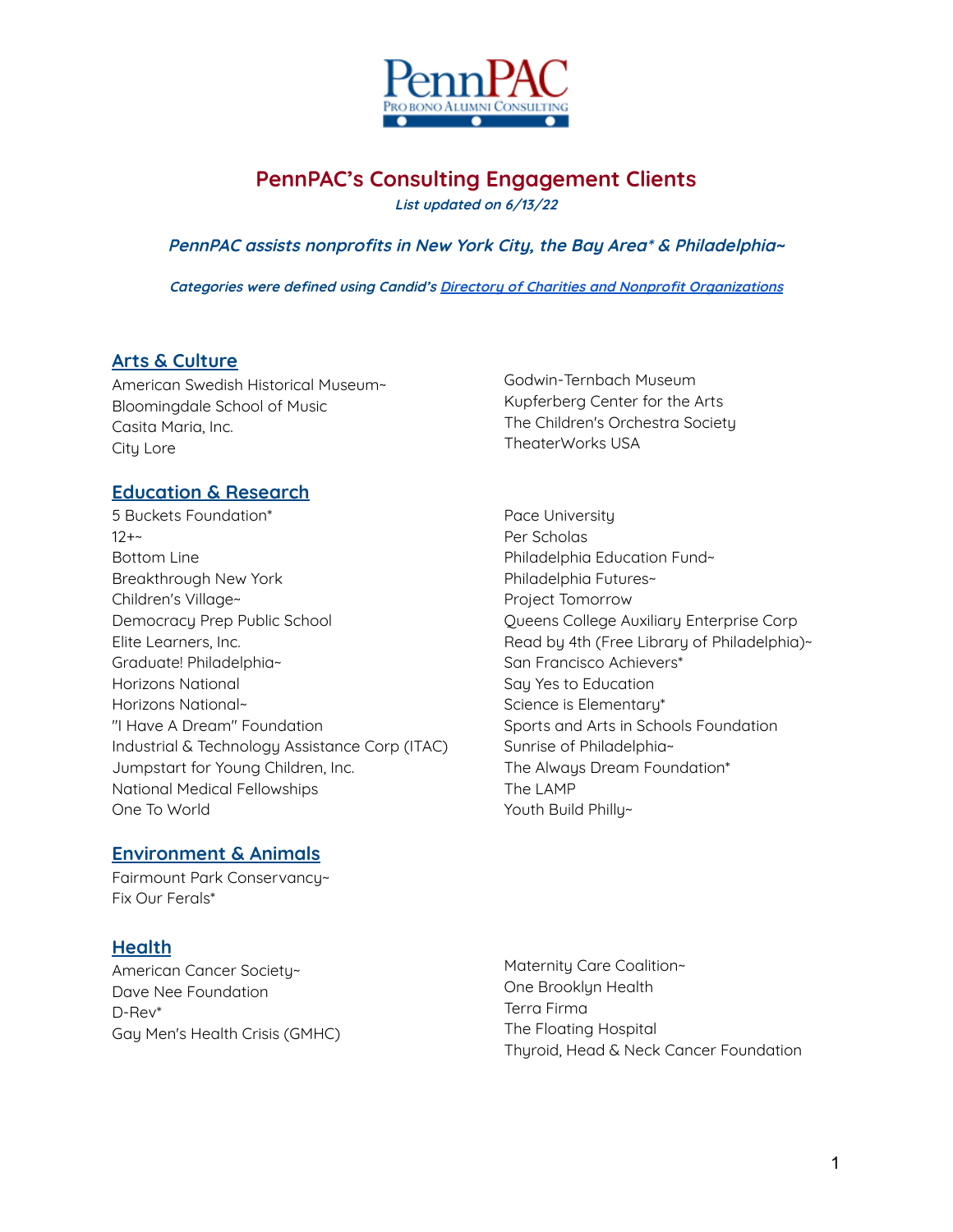#### **Human Services**

4Cs of Alameda County\* A Caring Hand Alpha Bravo Canine~ Anti-Violence Partnership of Philadelphia~ Bed-Stuy Campaign Against Hunger Brooklyn Community Services Brownsville Community Justice Center Carter Burden Network Center for Family Life in Sunset Park Children of Promise Competent Kids Caring Communities (CKCC) Concilio~ Covenant House STRIVE Sunnyside Community Services Support Center for Child Advocates~ Riverdale Neighborhood House Riverdale Senior Services The Liberty Fund The Moyer Foundation~

#### **Public & Societal Benefit**

- Black Women's Blueprint Brooklyn Navy Yard Correctional Association of New York (CANY) Green Worker Cooperatives Housing Partnership Development Corporation Legal Information for Families Today (LIFT) Mentor New York Mitzvah Circle Foundation~ NYC Housing Partnership New York Junior League
- Diaspora Community Services Family Connections\* Flatbush Development Corporation **Footsteps** Grace Institute of New York Hunger Free America IMPACCT Brooklyn Institute for Career Development (ICD) Pajama Program People's Emergency Center~ Sitike Counseling Center\* Smith Memorial Playground & Playhouse Special Operations – Finding Kids\* The REACH Institute Violence Intervention Program, Inc. Womankind Women Against Abuse~ Xavier Mission YWCA
- New York Lawyers for the Public Interest (NYPLI) PennPAC Pro Bono Net Slice Out Hunger The Legal Aid Society Thrive Alliance\* Upper Manhattan Empowerment Zone Urban Affairs Coalition~ Urban Green Council

### **Youth Development**

- Armoru Foundation Centro Nueva Creación~ Change Summer Common Cents Comprehensive Youth Development exalt youth Fast Feet NYC GallopNYC Girl Be Heard Harlem Junior Tennis and Education Program
- Hudson River Community Sailing Journey Beyond~ Literature to Life Mighty Writers~ Mission Bit\* Mobile Kitchen Classroom NYC Urban Debate League Publicolor